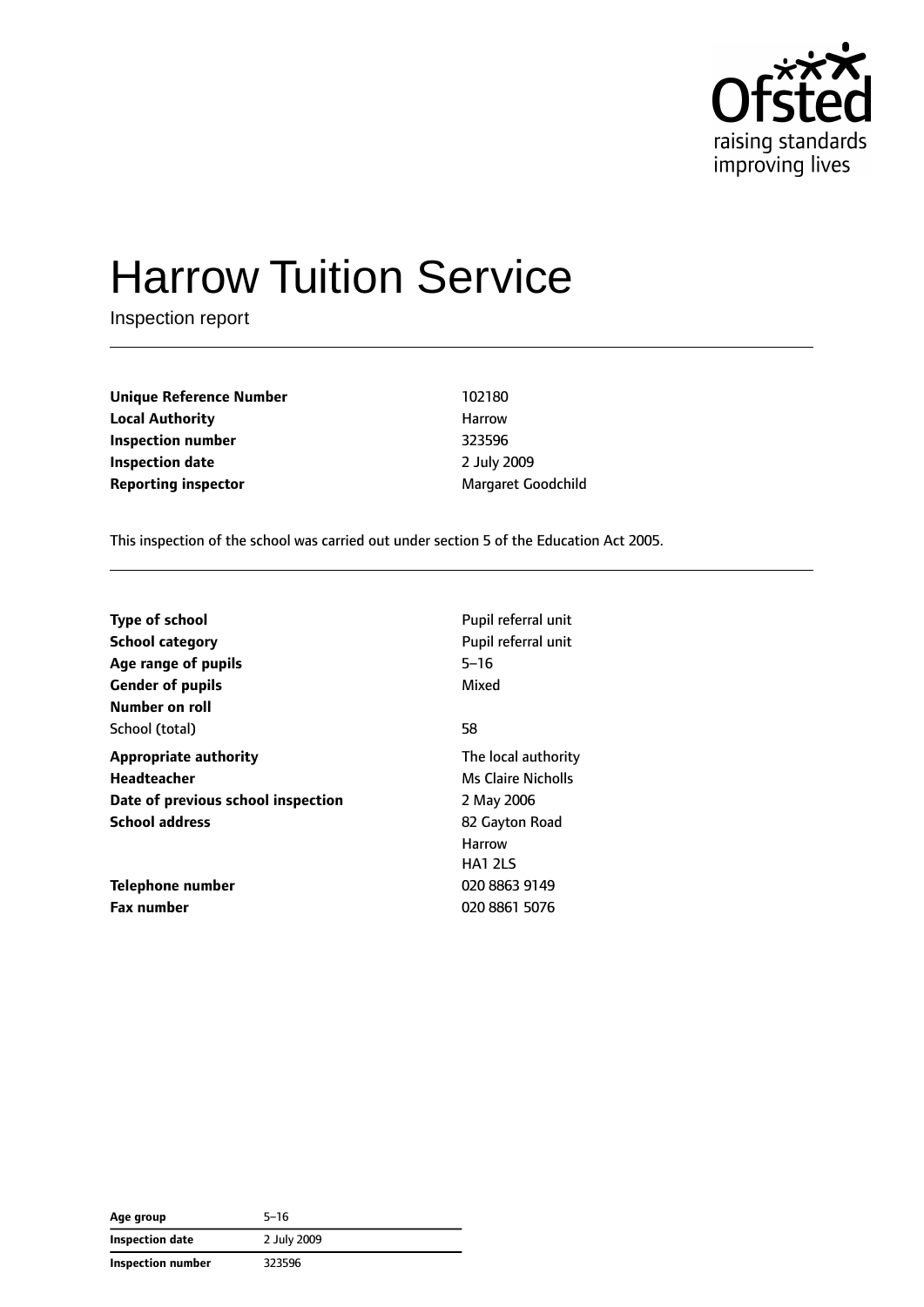.

<sup>©</sup> Crown copyright 2009

Website: www.ofsted.gov.uk

This document may be reproduced in whole or in part for non-commercial educational purposes, provided that the information quoted is reproduced without adaptation and the source and date of publication are stated.

Further copies of this report are obtainable from the school. Under the Education Act 2005, the school must provide a copy of this report free of charge to certain categories of people. A charge not exceeding the full cost of reproduction may be made for any other copies supplied.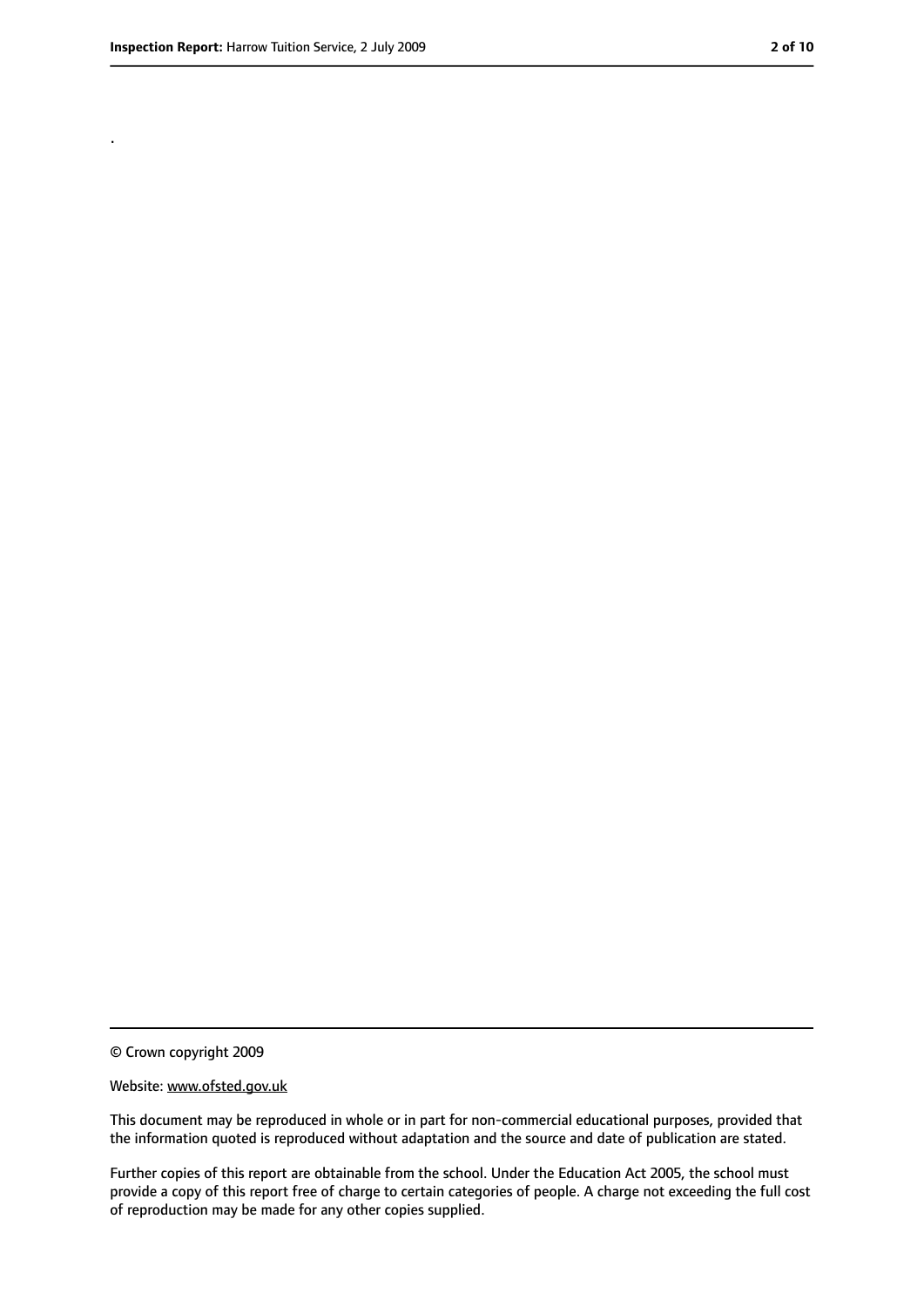# **Introduction**

An Additional Inspector carried out this inspection. The inspector evaluated the overall effectiveness of the service and investigated the following issues:

- pupils' achievement and how well their learning needs are met at each site:
- the quality of teaching and how the service uses assessment information to inform teaching and learning;
- how rigorous and effective self-evaluation and monitoring are in driving improvement.

The inspector gathered evidence from performance data, observations of teaching at each of the four sites, samples of pupils' work, scrutiny of records and monitoring information, parents' questionnaires, discussions with staff at each of the sites and with a representative of the local authority adviser who is also a member of the management committee. Other aspects of the service's work were not investigated in detail, but the inspector found no evidence to suggest that the school's own assessments, as given in its self-evaluation, were not justified, and these have been included where appropriate in this report.

# **Description of the school**

Harrow Tuition Service provides for pupils who have been permanently excluded from school or who are at risk of permanent exclusion. It also supports pupils who have a range of physical and/or mental health problems. The service operates on four separate sites and employs a wide range of professionals. The primary pupil referral unit provides for a small number of pupils who have been excluded from school and offers preventative support, including respite sessions, work in schools and training for mainstream staff. The secondary pupil referral unit makes full-time provision for pupils in Years 8 to 11 onsite or through alternative placements. The Helix Centre, which opened in September 2007, provides early intervention programmes to prevent exclusion and supports a small group of vulnerable pupils who are school refusers. All pupils at the Helix Centre remain on roll at their mainstream school or are in transition from one school to another. The education service at the Royal National Orthopaedic Hospital School provides teaching for children and young people admitted as patients on a short-term, medium-term or recurring basis, and home tuition for sick children who are still on roll but unable to attend their own school. In the last academic year, the service provided education for 99 pupils through the primary and secondary pupil referral units, the Helix Centre and home tuition, and for 298 at the Royal National Orthopaedic Hospital.

### **Key for inspection grades**

| Outstanding  |
|--------------|
| Good         |
| Satisfactory |
| Inadequate   |
|              |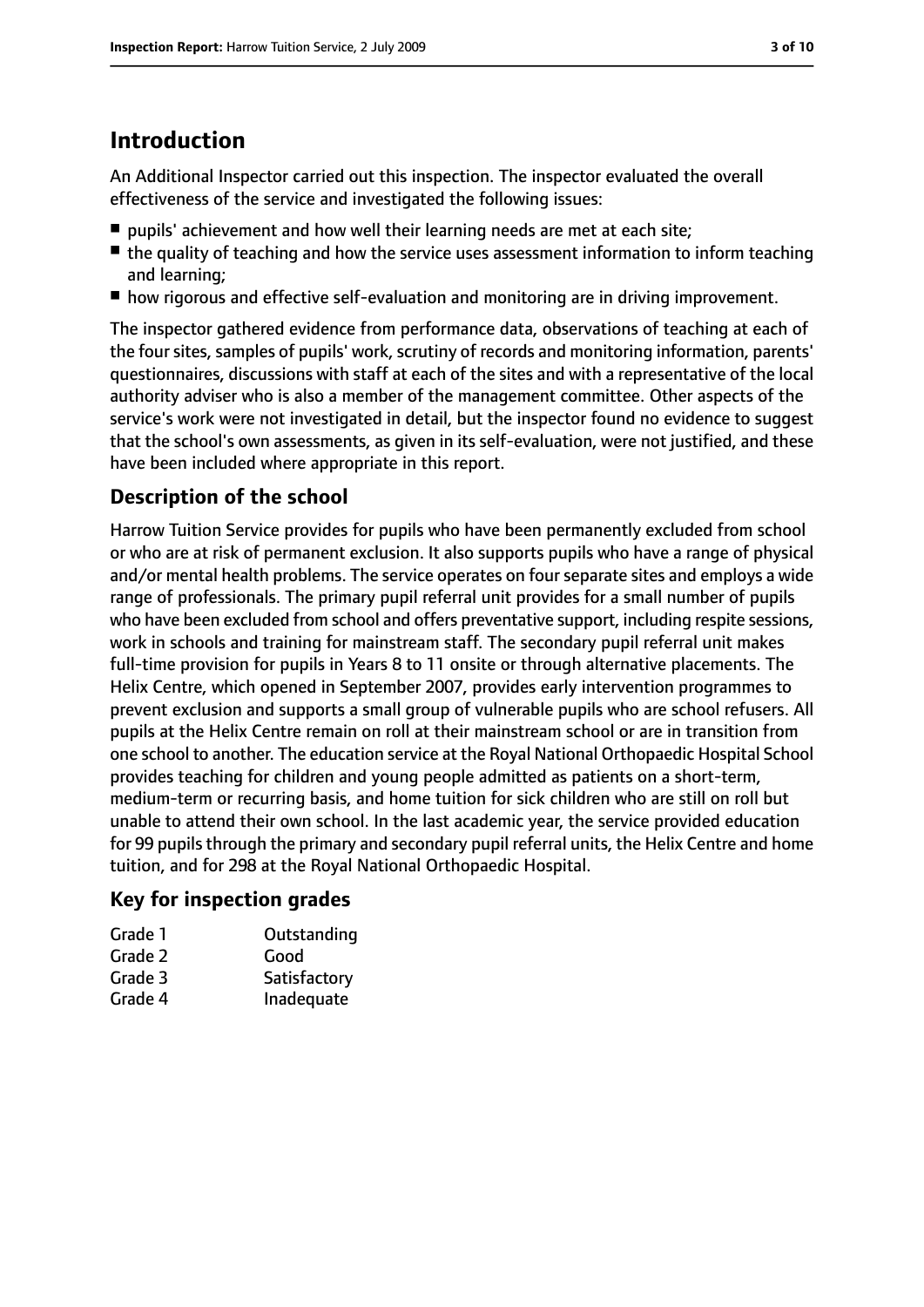## **Overall effectiveness of the school**

#### **Grade: 2**

Harrow Tuition Service has sustained and built on the good quality provision found at the last inspection. The headteacher provides good direction to the service's work and responsibilities are delegated well to other senior leaders across the four sites. The service has a stable, experienced staff who work effectively as a team, with a shared commitment to meeting pupils' diverse needs. The local authority in its governing body role, and the management committee, oversee the service's work well. There is a clear strategy for the service's work and development, and the local authority has put in place some very good structures to ensure that it is able to succeed. In particular, the holistic nature of the service provides maximum flexibility, enabling staff to place pupils in the element of provision most suited to their needs. For instance, school refusers begin by having one-to-one tuition, then staff gradually encourage them to work in a group at the Helix Centre in preparation for an eventual return to school. As well as providing part-time support for primary-age pupils who are experiencing difficulty in school, staff work increasingly alongside mainstream teachers to prevent exclusions occurring. The success of this work is evident in the decreasing numbers being referred to the primary pupil referral unit. Outstanding links with local schools result in a very high proportion of pupils, currently 80%, successfully reintegrating into mainstream schooling. The very good transition arrangements also mean that few pupils fail in their new placements.

Good teaching and a curriculum matched closely to pupils' needs ensure that they achieve well. Standards are below average but progressis good, given pupils' low starting points and a history of underachievement for many pupils before joining the service. Effective procedures are in place for checking pupils' prior attainment in literacy and numeracy when they join the service, and identifying their personal and behavioural needs. Teachers take these needs into account well when planning lessons. Some outstanding teaching was observed, including an English lesson at the secondary pupil referral unit and a lesson at the bedside of a pupil who has profound and multiple learning difficulties at the Royal National Orthopaedic Hospital. In both instances, teachers showed excellent sensitivity to pupils' needs, displayed communication skills of a very high order and were extremely skilled in engaging pupils' interest. Across the service, teachers nearly always manage pupils' behaviour skilfully and convey high expectations. On the few occasions where teaching is only satisfactory, planning lacks the depth found in most lessons and staff do not use the sanctions available to them to deal firmly with inappropriate behaviour.

A satisfactory range of accredited courses is offered within the service, including GCSE and key skills courses. These opportunities are supplemented exceptionally well through the outstanding partnerships the service has established with colleges, training providers and local businesses. The extent of these links ensures that courses and activities can be matched very closely to the learning needs of individual pupils. As a result, the positive experiences pupils have in Years 10 and 11 contribute considerably to the high proportion who go on to further education, training or employment when they leave the service.

Pupils receive outstanding care, guidance and support. The service meets safeguarding requirements and works exceptionally well with a wide range of agencies to promote pupils' personal development. Pupils develop increasingly positive attitudes to learning as they build trusting relationships with the staff and gain greaterself-awareness. Their personal development, including their spiritual, moral, social and cultural development, is good. They make appreciable improvements in their behaviour and generally behave well. Behaviour is outstanding in the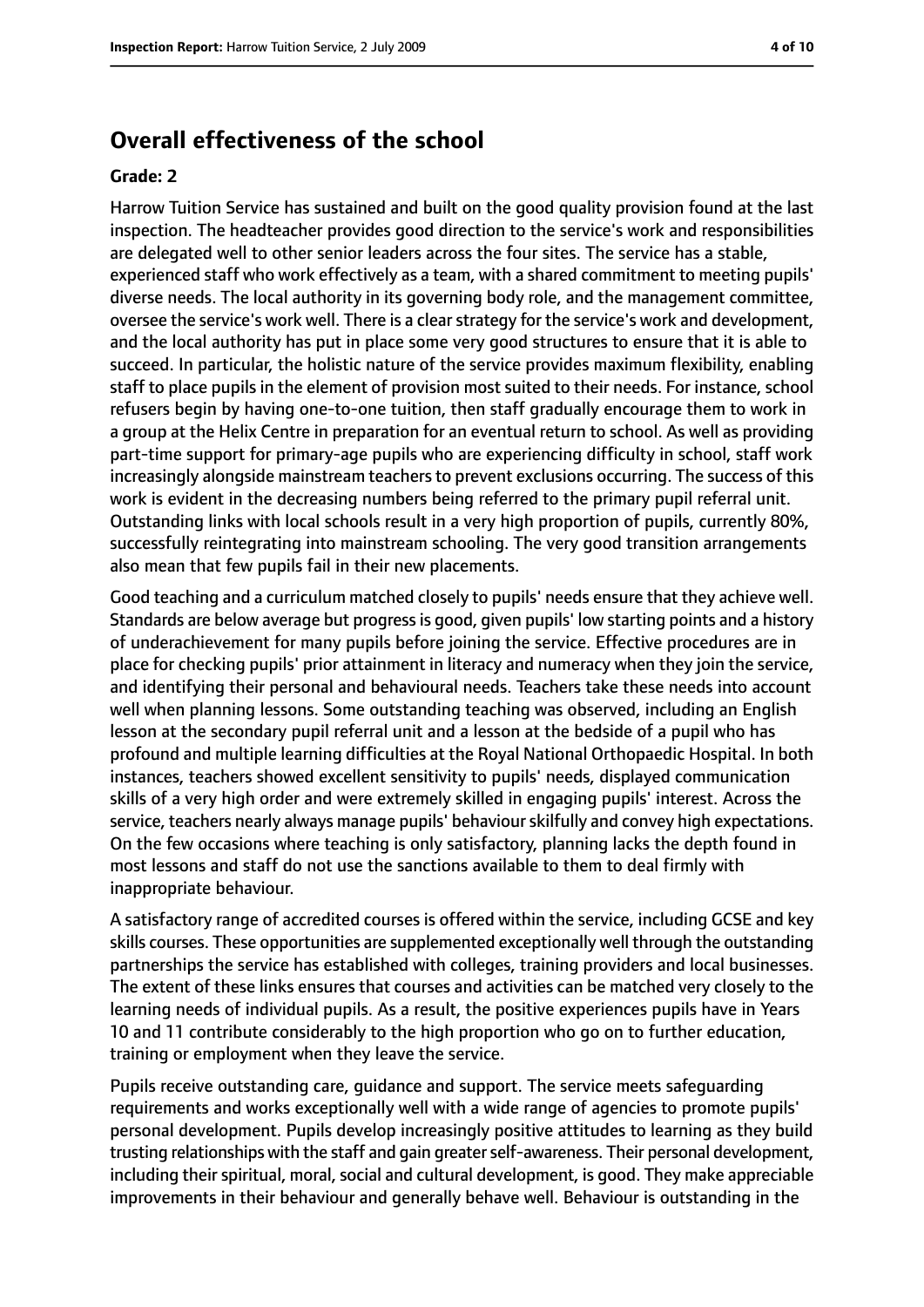best lessons and only a minority of pupils behave at times in ways that are likely to disrupt learning. Pupils have a good understanding of what constitutes a healthy lifestyle and know the importance of keeping safe. At the Royal National Orthopaedic Hospital, short-stay pupils help teachers to identify their learning needs, and pupils at the secondary pupil referral unit are encouraged to reflect on their personal qualities and set themselves targets, for instance identifying skills and achievements in their progress file achievement planners. The service gives many pupils a chance to succeed where previously they faced certain educational failure and, thus, prepares them well for future economic well-being.

The service has recently put in place a number of measures to improve attendance and punctuality, which has brought about a distinct improvement in punctuality and some improvement in attendance. The attendance rate across the service is satisfactory overall and most pupils attend regularly. However, the unauthorised absence of a minority of pupils, mainly at the secondary pupil referral unit, reduces their achievement. Staff seek to build relationships with parents through home visits and regular communication, and most parents have positive views about the service's work.

The service promotes community cohesion well. Pupils make a good contribution to the extended community that makes up the Harrow Tuition Service. For instance, pupils in the primary pupil referral unit have created a magazine for children at the Royal National Orthopaedic Hospital and older pupils take it in turns to prepare refreshments for everyone to share. Through its links with a range of external agencies, the service encourages pupils to play a positive role in society and seeks to connect with hard-to-reach members of the community. Visits by a range of organisations teach pupils about choices and consequences, death and bereavement, animal rights, the environment, disability, life choices, respect and social responsibility. Twenty pupils from the Harrow Tuition Service successfully took part in a week-long course, run by local firefighters, to raise their awareness of issues within the community, and one pupil gained a Jack Petchey Achievement Award as a result. Through the youth service, pupils learn to cooperate with others beyond the Centre, undertaking a variety of challenges, such as problem solving and orienteering. Pupils at the Royal National Orthopaedic Hospital have some very good opportunities to expand their horizons by working, for instance, with visitors from the National Gallery, the Imperial War Museum and the Bethnal Green Toy Museum.

The service is generally accurate in judging its own effectiveness and identifies the right priorities for development. During the self-evaluation week that is held each term, the views of pupils are gathered to complement senior leaders' own monitoring of the quality of teaching and learning. When observing lessons, leaders use helpful criteria provided by the local authority on what makes for good teaching, but they do not always analyse the findings closely enough to identify the impact of teaching on pupils' academic achievement. Pupils' behaviour and personal development are carefully tracked, and staff regularly assess and record pupils' attainment. The service has begun to seek ways of collating information about the attainment and progress of different groups of pupils within the many different strands of its provision. It is at an early stage, however, in developing a coherent system that evaluates the impact of academic, vocational and work-related opportunities on pupils' progress. The complexity of the service makes this difficult but it is a necessary development if the service is to fulfil its intention of becoming outstanding. Based on a good track record of improvement since the last inspection, the service is well placed to develop further.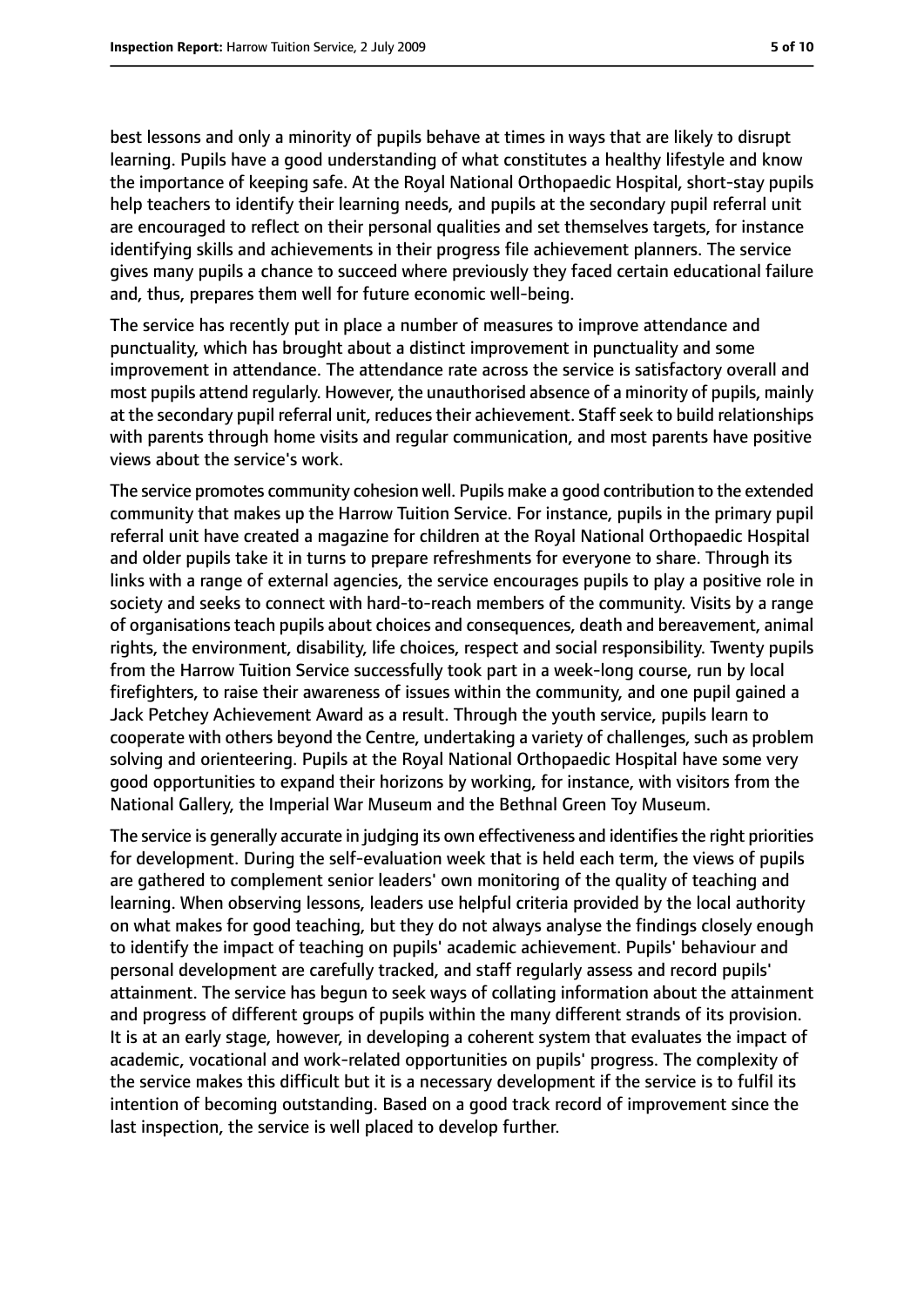# **What the school should do to improve further**

- Take further action to improve pupils' attendance, especially at the secondary pupil referral unit.
- Strengthen self-evaluation by developing more coherent methods for measuring the progress pupils make academically, in vocational courses and work-related learning.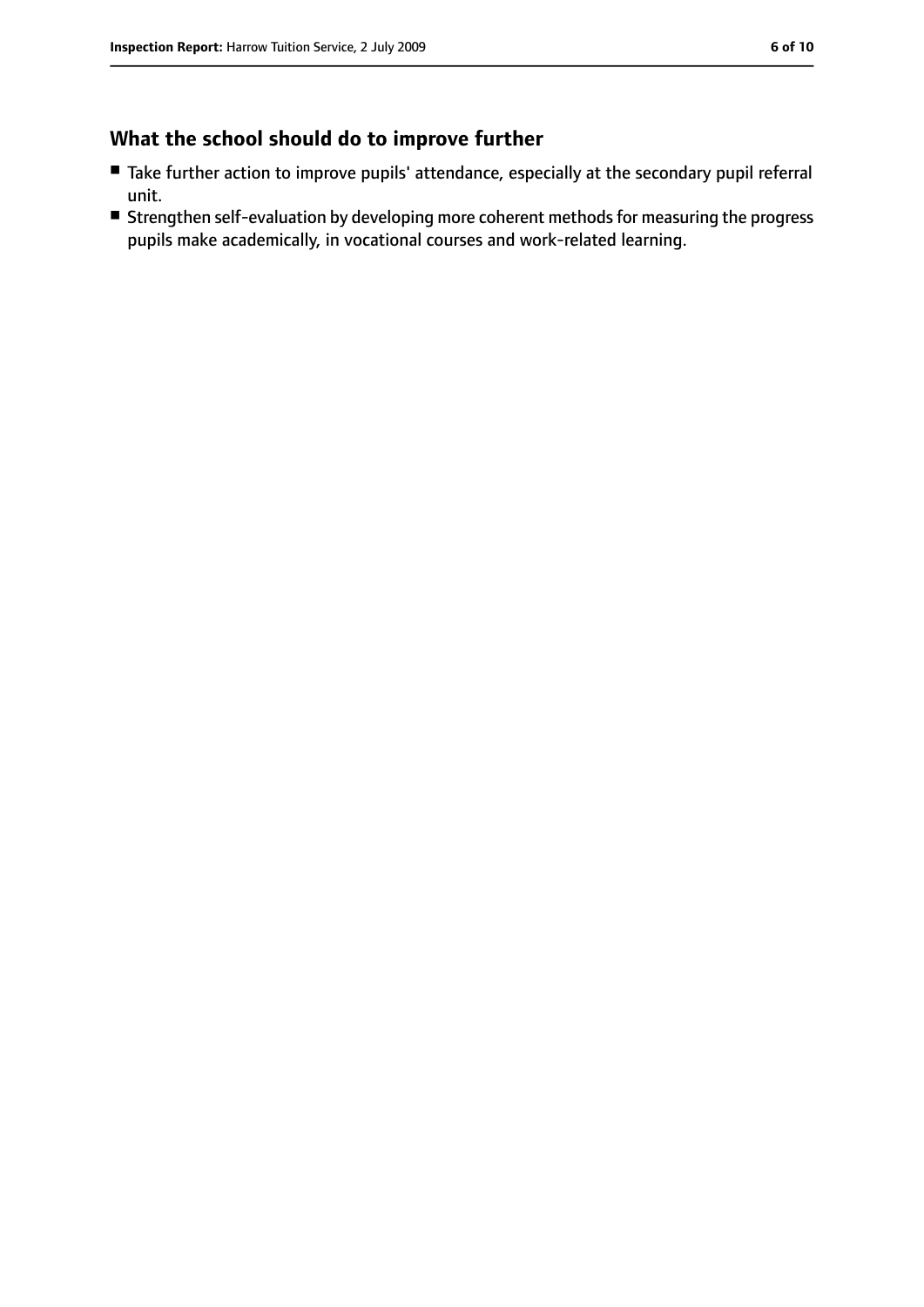**Any complaints about the inspection or the report should be made following the procedures set out in the guidance 'Complaints about school inspection', which is available from Ofsted's website: www.ofsted.gov.uk.**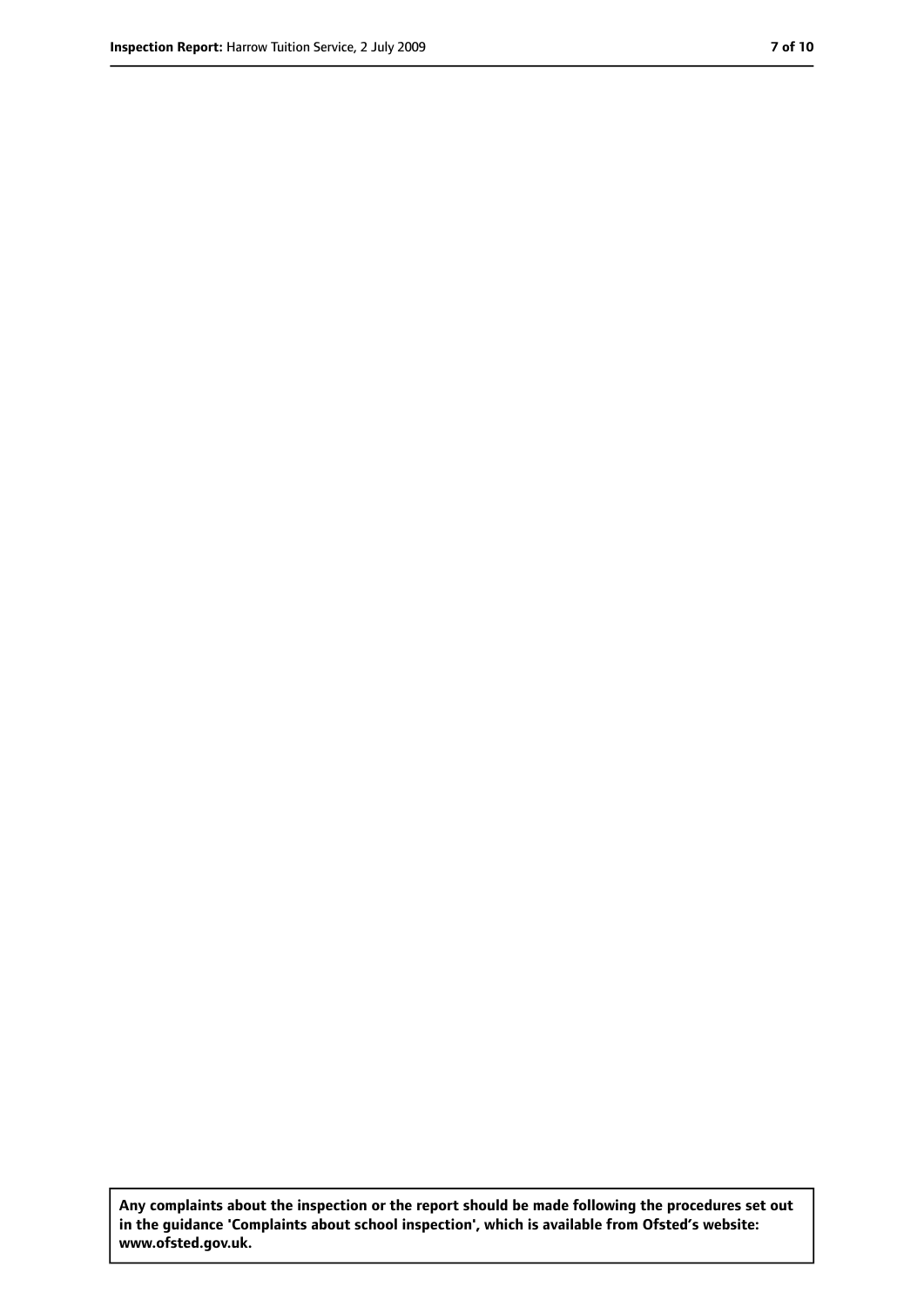#### **Annex A**

# **Inspection judgements**

| Key to judgements: grade 1 is outstanding, grade 2 good, grade 3 satisfactory, and | <b>School</b>  |
|------------------------------------------------------------------------------------|----------------|
| grade 4 inadequate                                                                 | <b>Overall</b> |

### **Overall effectiveness**

| How effective, efficient and inclusive is the provision of<br>education, integrated care and any extended services in meeting the<br>needs of learners? |     |
|---------------------------------------------------------------------------------------------------------------------------------------------------------|-----|
| Effective steps have been taken to promote improvement since the last<br>inspection                                                                     | Yes |
| How well does the school work in partnership with others to promote learners'<br>well being?                                                            |     |
| The capacity to make any necessary improvements                                                                                                         |     |

# **Achievement and standards**

| How well do learners achieve?                                                                               |  |
|-------------------------------------------------------------------------------------------------------------|--|
| $\vert$ The standards <sup>1</sup> reached by learners                                                      |  |
| How well learners make progress, taking account of any significant variations<br>between groups of learners |  |
| How well learners with learning difficulties and/or disabilities make progress                              |  |

<sup>&</sup>lt;sup>1</sup>Grade 1 - Exceptionally and consistently high; Grade 2 - Generally above average with none significantly below average; Grade 3 - Broadly average to below average; Grade 4 - Exceptionally low.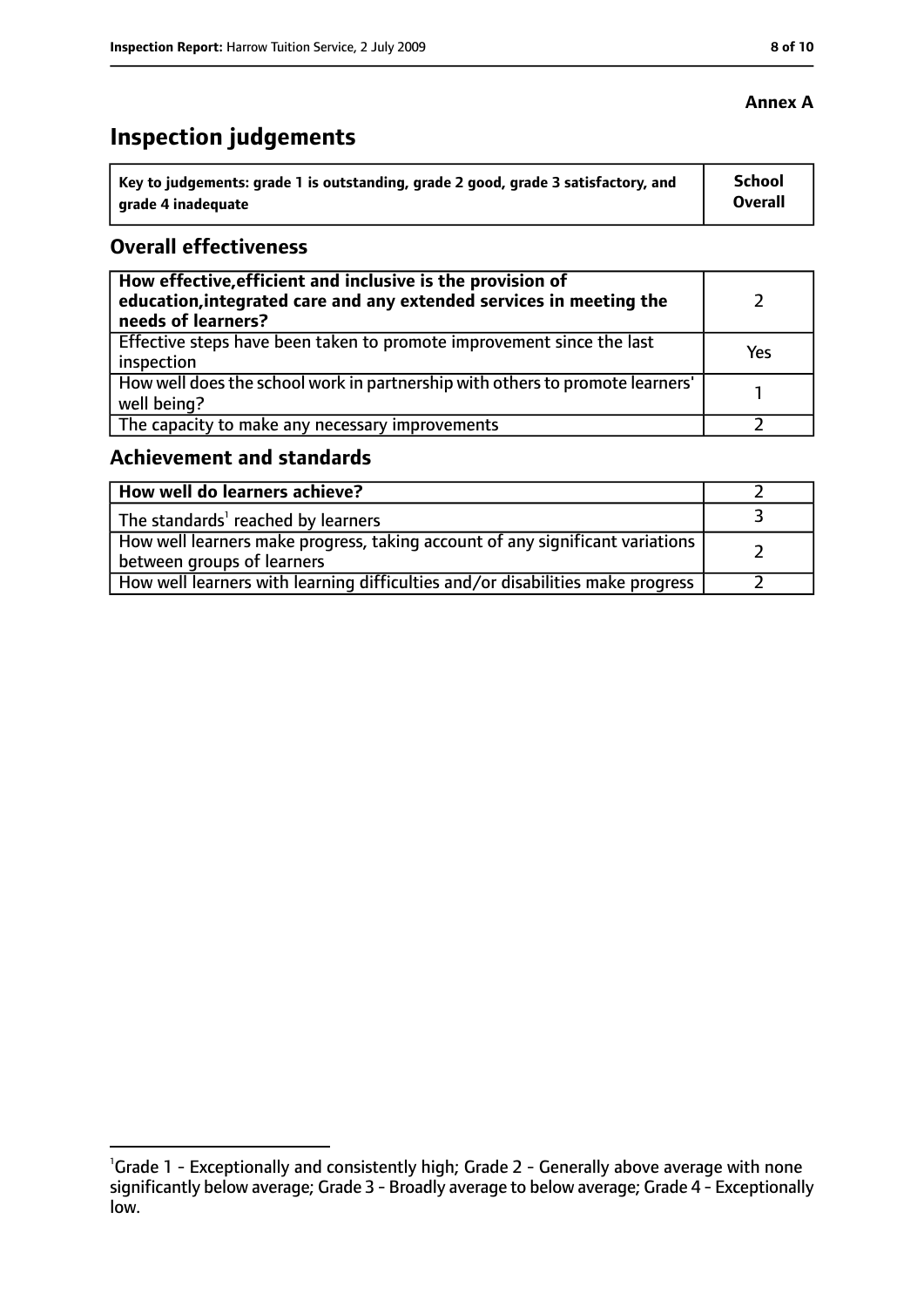# **Personal development and well-being**

| How good are the overall personal development and well-being of the<br>learners?                                 |  |
|------------------------------------------------------------------------------------------------------------------|--|
| The extent of learners' spiritual, moral, social and cultural development                                        |  |
| The extent to which learners adopt healthy lifestyles                                                            |  |
| The extent to which learners adopt safe practices                                                                |  |
| The extent to which learners enjoy their education                                                               |  |
| The attendance of learners                                                                                       |  |
| The behaviour of learners                                                                                        |  |
| The extent to which learners make a positive contribution to the community                                       |  |
| How well learners develop workplace and other skills that will contribute to<br>their future economic well-being |  |

# **The quality of provision**

| How effective are teaching and learning in meeting the full range of<br>learners' needs?              |  |
|-------------------------------------------------------------------------------------------------------|--|
| How well do the curriculum and other activities meet the range of needs and<br>interests of learners? |  |
| How well are learners cared for, quided and supported?                                                |  |

# **Leadership and management**

| How effective are leadership and management in raising achievement<br>and supporting all learners?                                              |           |
|-------------------------------------------------------------------------------------------------------------------------------------------------|-----------|
| How effectively leaders and managers at all levels set clear direction leading<br>to improvement and promote high quality of care and education |           |
| How effectively leaders and managers use challenging targets to raise standards                                                                 | フ         |
| The effectiveness of the school's self-evaluation                                                                                               |           |
| How well equality of opportunity is promoted and discrimination eliminated                                                                      |           |
| How well does the school contribute to community cohesion?                                                                                      |           |
| How effectively and efficiently resources, including staff, are deployed to<br>achieve value for money                                          |           |
| The extent to which governors and other supervisory boards discharge their<br>responsibilities                                                  |           |
| Do procedures for safequarding learners meet current government<br>requirements?                                                                | Yes       |
| Does this school require special measures?                                                                                                      | <b>No</b> |
| Does this school require a notice to improve?                                                                                                   | No        |